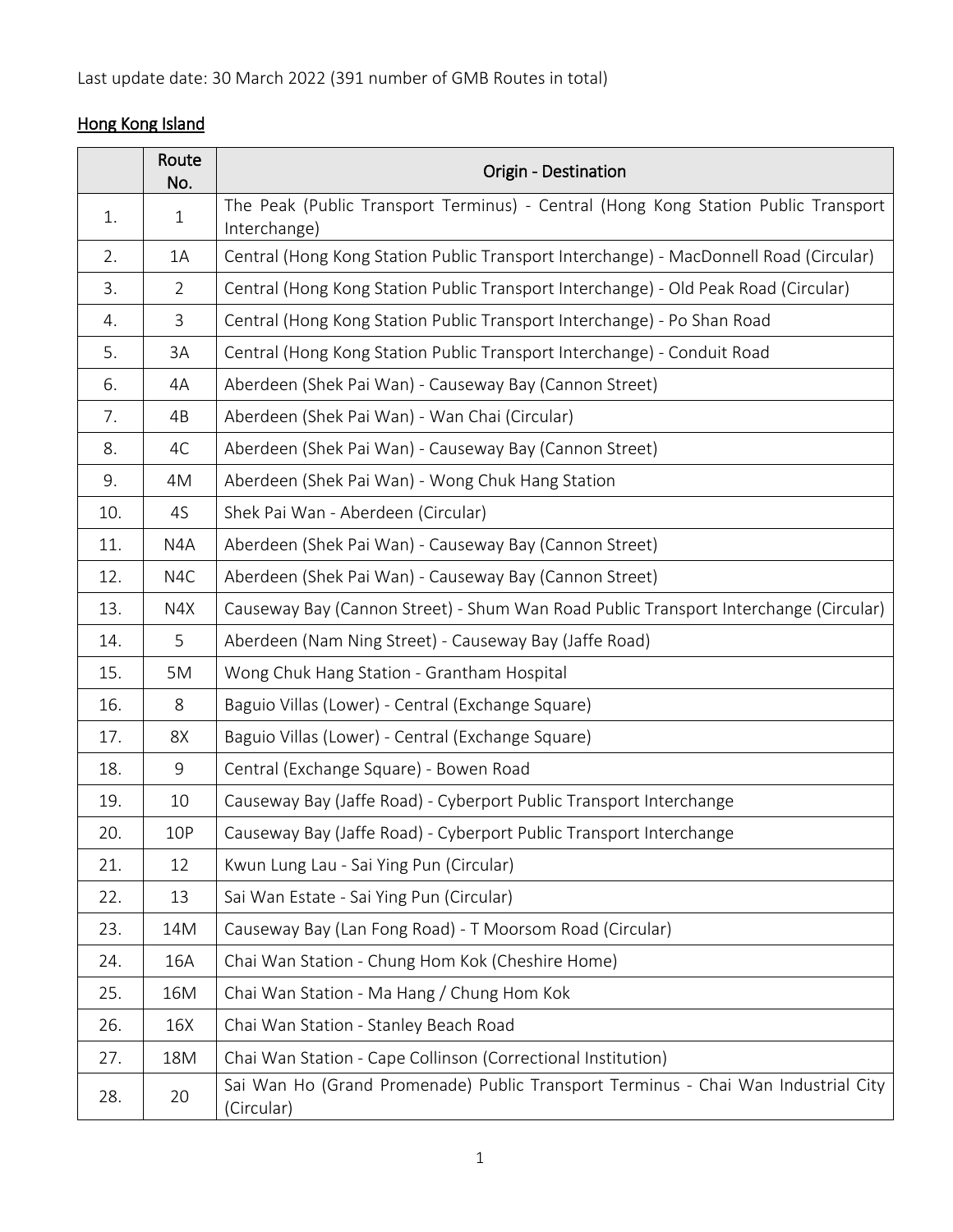|     | Route<br>No. | Origin - Destination                                                                   |
|-----|--------------|----------------------------------------------------------------------------------------|
| 29. | 20M          | Hing Man Estate - Chai Wan Industrial City                                             |
| 30. | 21A          | Causeway Bay (Lan Fong Road) - Lai Tak Tsuen (Circular)                                |
| 31. | 21M          | Causeway Bay (Lan Fong Road) - Tai Hang Drive (Circular)                               |
| 32. | 22           | Po Fu Lam Gardens - Central (Exchange Square)                                          |
| 33. | 22S          | Pok Fu Lam Gardens - Central (Central Ferry Piers)                                     |
| 34. | 22X          | Pok Fu Lam Gardens - Central (Central Ferry Piers)                                     |
| 35. | 23           | Kennedy Town Station - Pok Fu Lam (Circular)                                           |
| 36. | 23M          | Kennedy Town Station - Chi Fu Fa Yuen                                                  |
| 37. | 24A          | Admiralty Station (Drake Street) - Shiu Fai Terrace (Circular)                         |
| 38. | 24M          | Mount Butler - Admiralty Station (Drake Street)                                        |
| 39. | 25           | Upper Braemar Hill - Causeway Bay (Circular)                                           |
| 40. | 26           | Causeway Bay (Lee Garden Road) - Stubbs Road (Hong Kong Adventist Hospital) (Circular) |
| 41. | 28           | Baguio Villas (Upper) - Causeway Bay (Sun Wui Road)                                    |
| 42. | 28M          | Baguio Villas (Upper) - HKU Station (Circular)                                         |
| 43. | 28S          | Baguio Villas (Upper) - Causeway Bay (Sun Wui Road)                                    |
| 44. | 30           | Happy Valley (Holly Road) - Causeway Bay (Lan Fong Road) (Circular)                    |
| 45. | 31           | Tin Wan Estate - Causeway Bay (Jaffe Road)                                             |
| 46. | 31X          | Tin Wan Estate - Causeway Bay (Jaffe Road)                                             |
| 47. | N31          | Tin Wan Estate - Causeway Bay (Jaffe Road)                                             |
| 48. | 32           | Kornhill - Shau Kei Wan Station                                                        |
| 49. | 32A          | Mount Parker Lodge - King's Road (City Plaza) (Circular)                               |
| 50. | 33           | Kornhill - North Point (Marble Road)                                                   |
| 51. | 33M          | Kornhill - Tai Koo Station (Circular)                                                  |
| 52. | 35M          | Aberdeen (Shek Pai Wan) - Wan Chai (Johnston Road)                                     |
| 53. | 36X          | Ap Lei Chau (Ping Lan Street) - Causeway Bay (Jardine's Bazaar)                        |
| 54. | 37           | Ap Lei Chau (Ping Lan Street) - Lei Tung Estate (Circular)                             |
| 55. | 39C          | Yue On Court (Ap Lei Chau) - Aberdeen (Circular)                                       |
| 56. | 39M          | Yue On Court (Ap Lei Chau) - Tin Hau Station                                           |
| 57. | 40           | Stanley Village - Causeway Bay                                                         |
| 58. | 40X          | Stanley (Stanley Prison) - Causeway Bay                                                |
| 59. | N40          | Stanley Village - Causeway Bay                                                         |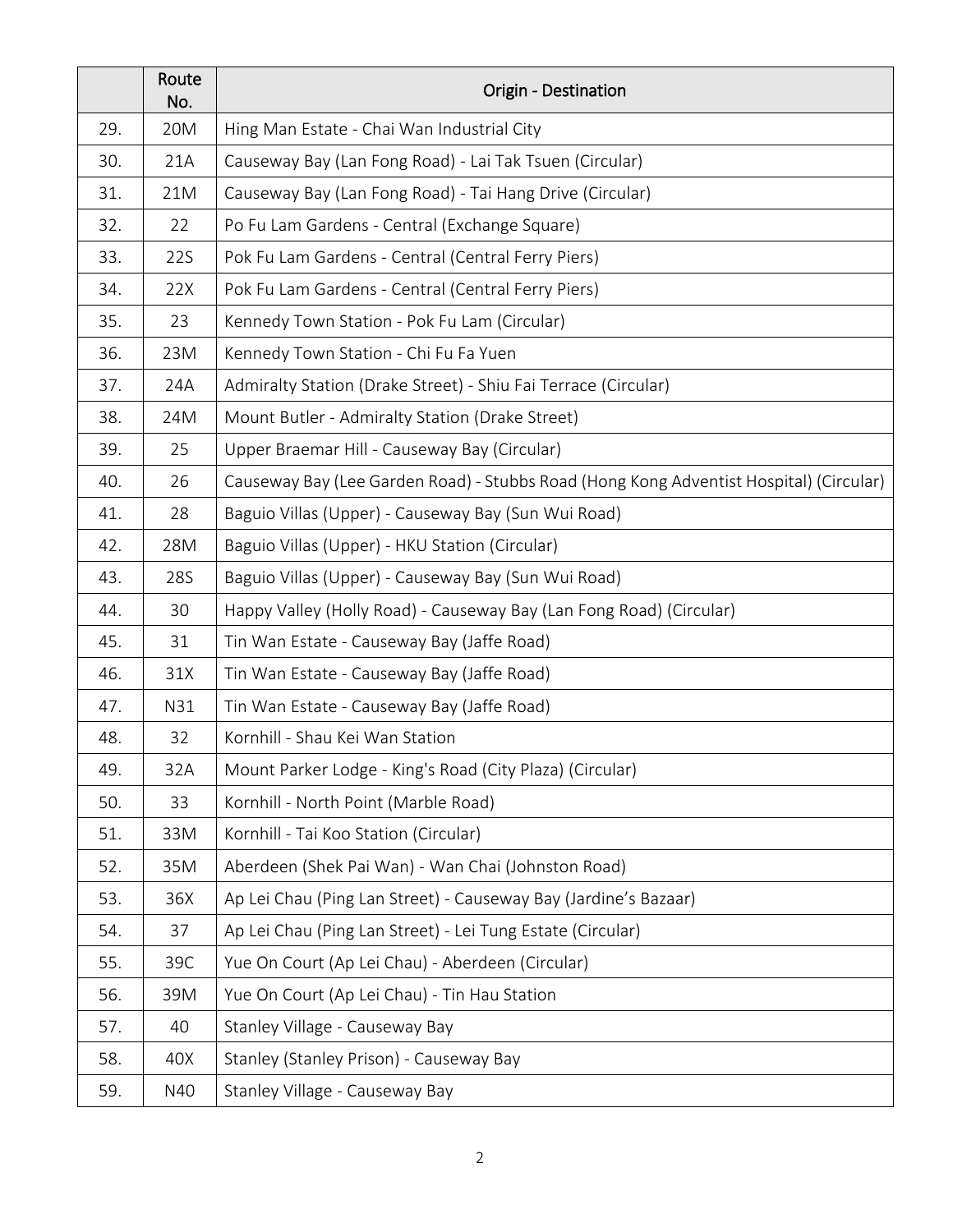|     | Route<br>No. | Origin - Destination                                                           |
|-----|--------------|--------------------------------------------------------------------------------|
| 60. | 43M          | Fung Wah Estate - Chai Wan Station                                             |
| 61. | 44M          | Chai Wan Station - Siu Sai Wan Estate                                          |
| 62. | 45A          | Western District (First Street) - Conduit Road (Circular)                      |
| 63. | 45S          | Western District (First Street) - Conduit Road (Circular)                      |
| 64. | 47E          | Siu Sai Wan Phase III - Pamela Youde Nethersole Eastern Hospital (Circular)    |
| 65. | 47M          | Chai Wan Station - Siu Sai Wan Phase III                                       |
| 66. | 47S          | Chai Wan Station - Harmony Garden (Circular)                                   |
| 67. | 48M          | Chai Wan Station (Lee Chung Street) - Pamela Youde Nethersole Eastern Hospital |
| 68. | 49M          | Tin Hau Station - Braemar Hill (Circular)                                      |
| 69. | 50           | Yiu Tung Estate - Sai Wan Ho (Circular)                                        |
| 70. | 51           | Tin Wan Estate - Aberdeen                                                      |
| 71. | 51A          | Wah Kwai Estate - Tin Wan Estate                                               |
| 72. | 51S          | Wah Kwai Estate - Aberdeen                                                     |
| 73. | <b>N51S</b>  | Wah Kwai Estate - Aberdeen                                                     |
| 74. | 52           | Aberdeen (Yue Fai Road) - Stanley Prison                                       |
| 75. | 54           | Central (Ferry Piers) - Queen Mary Hospital (Circular)                         |
| 76. | 54M          | Kennedy Town Station - Queen Mary Hospital                                     |
| 77. | 54S          | Mount Davis Road - Kenney Town Station                                         |
| 78. | 55           | Queen Mary Hospital - Central Station (Connaught Road Central) (Circular)      |
| 79. | 56           | Mid-Levels (Robinson Road) - North Point (Marble Road)                         |
| 80. | 56A          | Mid-Levels (Robinson Road) - Causeway Bay (Circular)                           |
| 81. | 56B          | Mid-Levels (Robinson Road) - Tin Hau Station                                   |
| 82. | 58           | Aberdeen (Wu Nam Street) - Kennedy Town Station                                |
| 83. | 58A          | Aberdeen (Wu Nam Street) - Kennedy Town Station                                |
| 84. | 58M          | Bel-Air on the Peak - Kennedy Town Station                                     |
| 85. | 59           | Kennedy Town Station - Shum Wan Road Public Transport Terminus                 |
| 86. | 59A          | Aberdeen (Tung Sing Road) - Shum Wan Road Public Transport Terminus            |
| 87. | 59B          | Aberdeen (Tung Sing Road) - Shum Wan Road Public Transport Terminus (Circular) |
| 88. | 59S          | Aberdeen (Tung Sing Road) - Ocean Park Water World                             |
| 89. | 59X          | Kennedy Town Station - Grantham Hospital                                       |
| 90. | <b>N59A</b>  | Aberdeen (Tung Sing Road) - Shum Wan Road Public Transport Terminus            |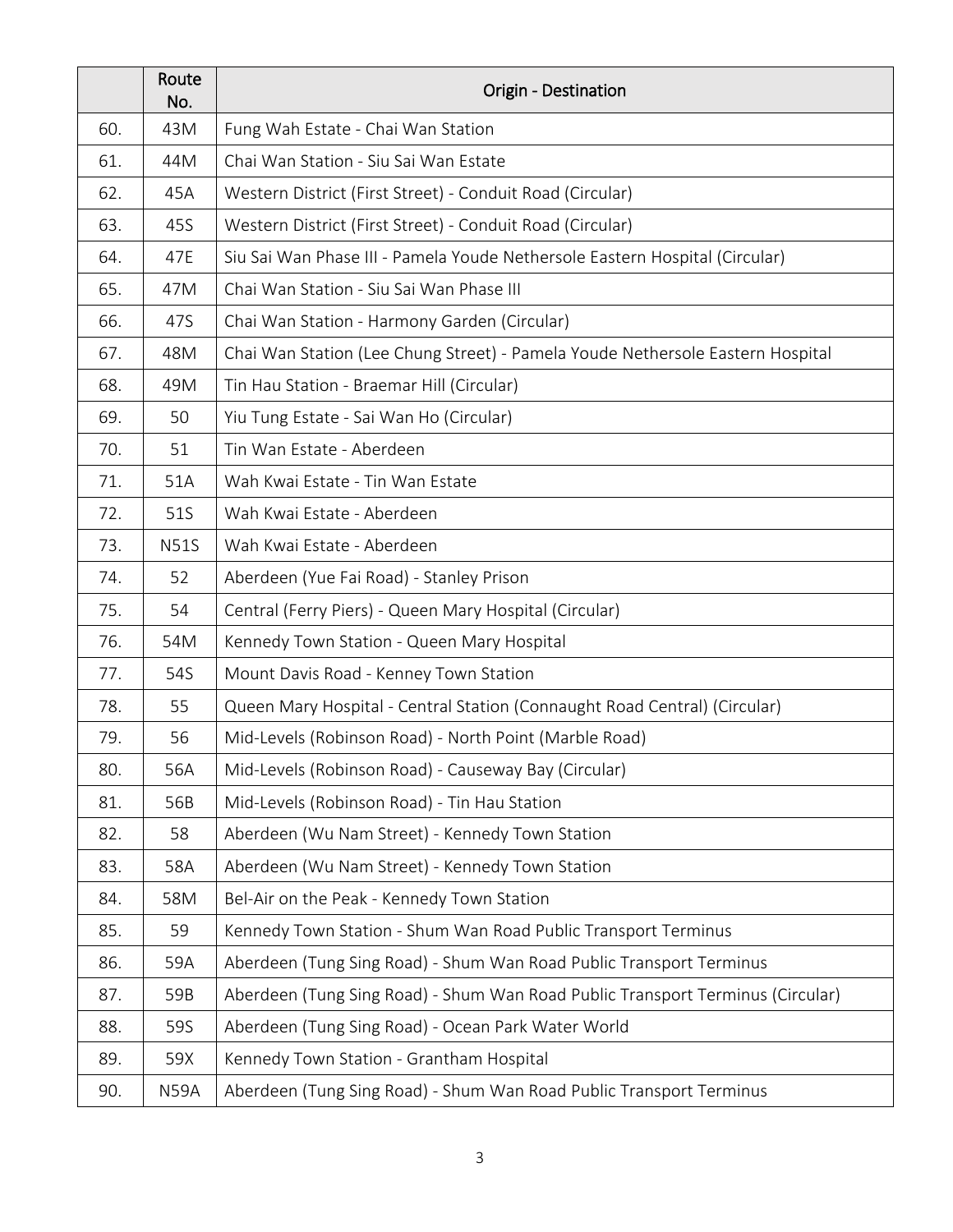|      | Route<br>No. | <b>Origin - Destination</b>                                                                              |
|------|--------------|----------------------------------------------------------------------------------------------------------|
| 91.  | 61           | Siu Sai Wan (Island Resort) - Mong Kok (Fife Street)                                                     |
| 92.  | 62           | Heng Fa Chuen Public Transport Interchange - Siu Sai Wan (Cheerful Garden) (Circular)                    |
| 93.  | 62A          | Siu Sai Wan (Island Resort) Public Transport Interchange - Heng Fa Chuen Public<br>Transport Interchange |
| 94.  | 63           | South Horizons - Queen Mary Hospital                                                                     |
| 95.  | 63A          | Aberdeen Centre - Wah Fu Estate                                                                          |
| 96.  | 66           | Aldrich Bay - Chai Wan (Wan Tsui Road) (Circular)                                                        |
| 97.  | 66A          | Aldrich Bay - Pamela Youde Nethesole Eastern Hospital (Circular)                                         |
| 98.  | 68           | Aldrich Bay - Quarry Bay (Hoi Wan Street) (Circular)                                                     |
| 99.  | 69           | Cyberport - Quarry Bay (Shipyard Lane) (Circular)                                                        |
| 100. | 69A          | Cyberport - Aberdeen (Circular)                                                                          |
| 101. | 69X          | Cyberport - Causeway Bay (Lockhart Road)                                                                 |
| 102. | N69X         | Cyberport - Causeway Bay (Lockhart Road)                                                                 |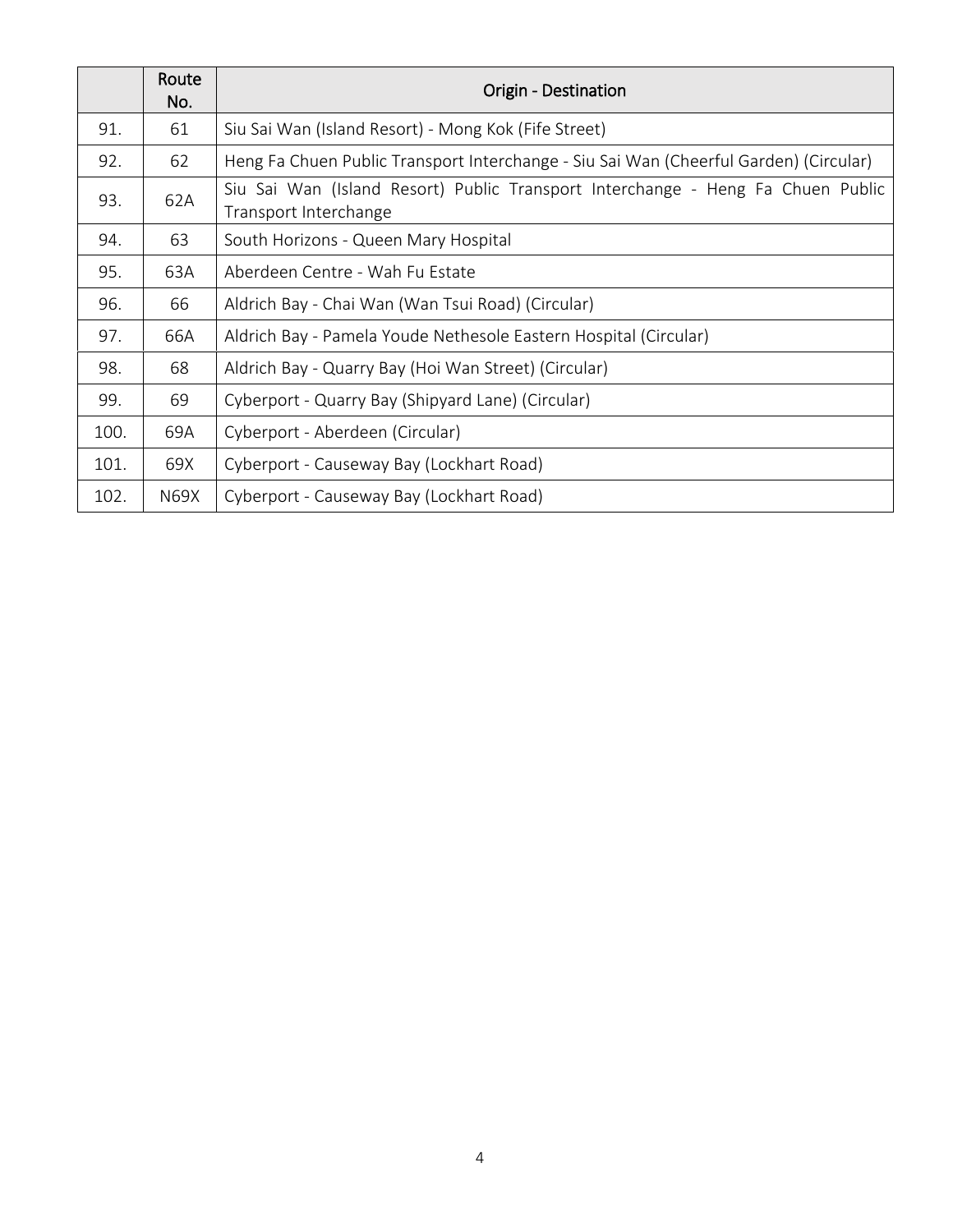## Kowloon

|     | Route<br>No. | Origin - Destination                                                                           |
|-----|--------------|------------------------------------------------------------------------------------------------|
| 1.  | 3            | Tsim Sha Tsui (Ashley Road) - Cosmopolitan Estates                                             |
| 2.  | 5M           | Waterloo Hill (Hok Yu Lane) - Mong Kok Station (Circular)                                      |
| 3.  | 8            | Tsim Sha Tsui (Hankow Road) - Ho Man Tin Estate                                                |
| 4.  | 8M           | Ho Man Tin (Sheung Wo Street) - Ho Man Tin Station                                             |
| 5.  | <b>8S</b>    | Tsim Sha Tsui (Hankow Road) - Ho Man Tin (Sheung Foo Street)                                   |
| 6.  | 9M           | Upper Pak Tin Estate - Shek Kip Mei Station (Circular)                                         |
| 7.  | 12           | Pak Tin - Mong Kok East Station                                                                |
| 8.  | 12A          | Cosmopolitan Estates - Mong Kok East Station                                                   |
| 9.  | 12B          | Metro Harbour View - Mong Kok East Station                                                     |
| 10. | <b>12S</b>   | Tai Kok Tsui (Cherry Street) - Mong Kok East Station                                           |
| 11. | 13           | Kowloon Tong (Broadcast Drive) - Hung Hom (Hung Luen Road) Public Transport<br>Interchange     |
| 12. | 13A          | Kowloon Tong (Broadcast Drive) Public Transport Interchange - Lok Fu Centre                    |
| 13. | 13M          | Hung Hom (Hung Luen Road) Public Transport Interchange - Hung Hom Station (Circular)           |
| 14. | 16           | Jat's Incline (Choi Wan Estate) - Ping Shek Estate (Circular)                                  |
| 15. | 16A          | Fung Shing Street - Ping Shek Estate (Circular)                                                |
| 16. | 16B          | Scenic View - Ping Shek Public Transport Interchange                                           |
| 17. | 16S          | Aria - Ping Shek Estate (Circular)                                                             |
| 18. | 17M          | Kowloon Hospital - Prince Edward Station (Circular)                                            |
| 19. | 18M          | Wong Tai Sin Station - Tsz Wan Shan (North)                                                    |
| 20. | 19           | San Po Kong - Tsz Wan Shan Road (Shatin Pass Estate)                                           |
| 21. | 19A          | Grand View Garden - Diamond Hill Station Public Transport Interchange (Circular)               |
| 22. | 19M          | Diamond Hill Station Public Transport Interchange - Tsz Wan Shan Road (Shatin Pass<br>Estate)  |
| 23. | <b>19S</b>   | Diamond Hill Station Public Transport Interchange - Tsz Wan Shan Shopping Centre               |
| 24. | 20           | San Po Kong - Tsz Wan Shan (North) (Circular)                                                  |
| 25. | 20M          | San Po Kong - Wong Tai Sin Station                                                             |
| 26. | 22A          | Lok Wah Estate - Kwun Tong Ferry (Circular)                                                    |
| 27. | 22M          | Lok Wah Estate - Yue Man Square Public Transport Interchange (Circular)                        |
| 28. | 25A          | Kowloon Tong (Suffolk Road) Public Transport Interchange - Tung Tau Estate (Tung Lung<br>Road) |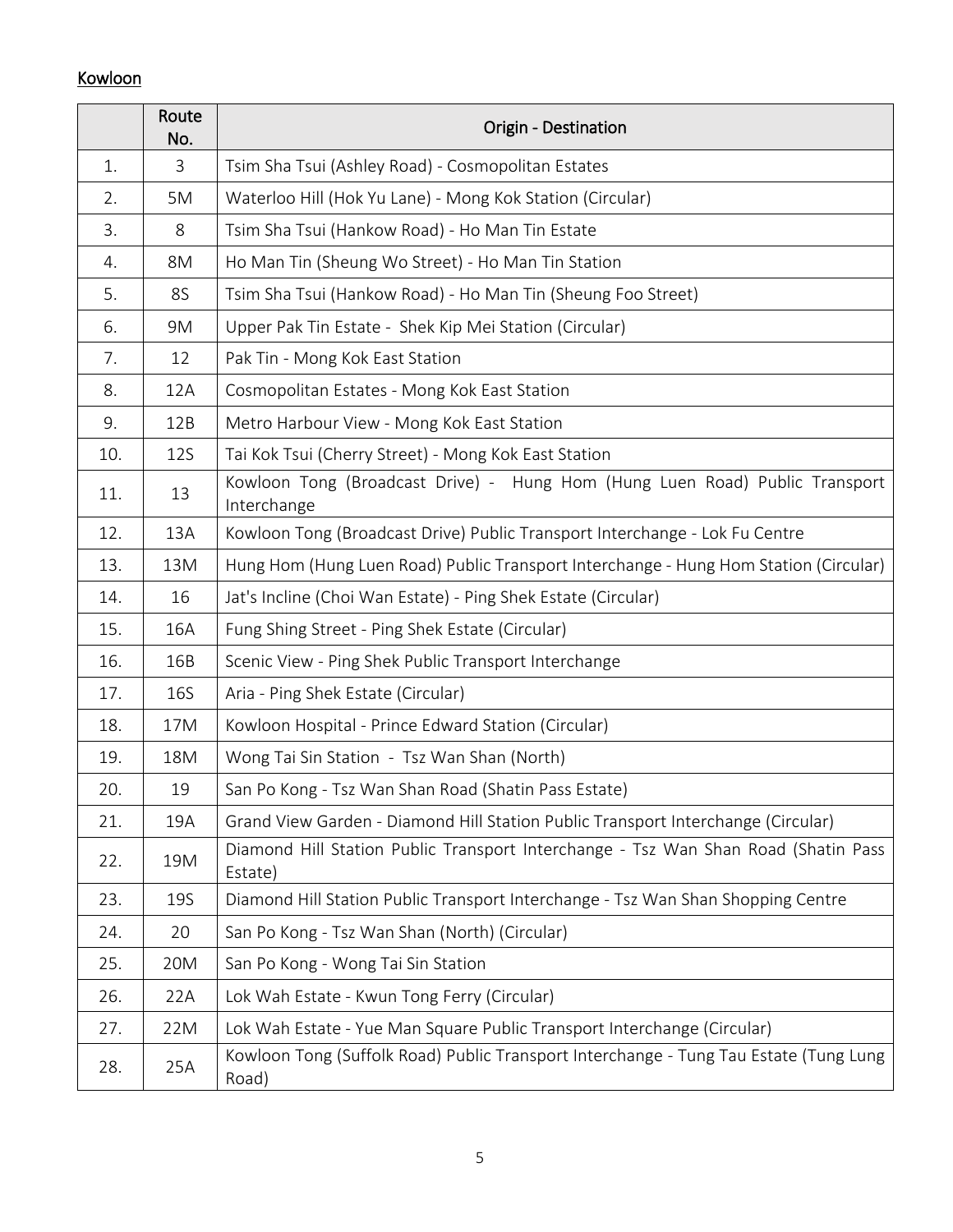|     | Route<br>No.    | Origin - Destination                                                                                  |
|-----|-----------------|-------------------------------------------------------------------------------------------------------|
| 29. | 25B             | San Po Kong (The Latitude) - Kowloon Tong (Suffolk Road) Public Transport Interchange                 |
| 30. | 25M             | Kowloon Tong (Suffolk Road) Public Transport Interchange - Tung Tau Estate (Tung Lung<br>Road)        |
| 31. | 25MS            | Kowloon Tong (Suffolk Road) Public Transport Interchange - Hong Kong Baptist University<br>(Circular) |
| 32. | 26              | To Kwa Wan (Chi Kiang Street) - Kowloon Station                                                       |
| 33. | 26A             | Whampoa Garden Public Transport Interchange - Tsim Sha Tsui(Canton Street) (Circular)                 |
| 34. | 26 <sub>D</sub> | Kowloon Station - West Kowloon Cultural District Art Park                                             |
| 35. | 26H             | Queen Elizabeth Hospital - Hung Hom Station (Circular)                                                |
| 36. | 26W             | Laguna Verde - Hung Hom Station (Circular)                                                            |
| 37. | 26X             | Laguna Verde - Jordan (Ferry Street) (Circular)                                                       |
| 38. | 27M             | Lok Man Sun Chuen (Maidstone Road) - Mong Kok Station                                                 |
| 39. | 27MS            | Mong Kok Station - Ho Man Tin (Sheung Lok Street)                                                     |
| 40. | 28M             | Kowloon City (Wyler Gardens) - Mong Kok Station                                                       |
| 41. | 28MS            | Kowloon City (Wyler Gardens) - Ho Man Tin Station (Circular)                                          |
| 42. | 29A             | Kowloon Tong (Suffolk Road) Public Transport Interchange - Broadcast Drive (Circular)                 |
| 43. | 29B             | Kowloon Tong (Suffolk Road) Public Transport Interchange -Beacon Hill (Circular)                      |
| 44. | 30A             | Chak On Estate - Mong Kok Station                                                                     |
| 45. | 30B             | Chak On Estate - Shek Kip Mei Station (Circular)                                                      |
| 46. | 32M             | Lung Ping Road - Shek Kip Mei (Circular)                                                              |
| 47. | 33A             | Hilltop Garden - Diamond Hill Station                                                                 |
| 48. | 33M             | Hilltop Garden - Wong Tai Sin Station                                                                 |
| 49. | 34M             | Hiu Lai Court - Yue Man Square Public Transport Interchange (Circular)                                |
| 50. | 34S             | Sau Mau Ping (Upper) Bus Terminus - Yue Man Square Public Transport Interchange<br>(Circular)         |
| 51. | 35              | Choi Ha Estate - Hong Lee Court                                                                       |
| 52. | 36A             | Crocodile Hill (Hong Lee Court) - Yue Man Square Public Transport Interchange (Circular)              |
| 53. | 37A             | Wong Tai Sin Station - Tsz Wan Shan (North)                                                           |
| 54. | 37M             | Wong Tai Sin Station - Tsz Man Estate (Circular)                                                      |
| 55. | 38M             | Wong Tai Sin Station - Chuk Yuen (North) Estate                                                       |
| 56. | 39M             | Lok Fu Station - Tung Tau Estate                                                                      |
| 57. | 41A             | Yau Yat Tsuen - Shek Kip Mei Station (Circular)                                                       |
| 58. | 41M             | Yau Yat Tsuen - Shek Kip Mei Station (Circular)                                                       |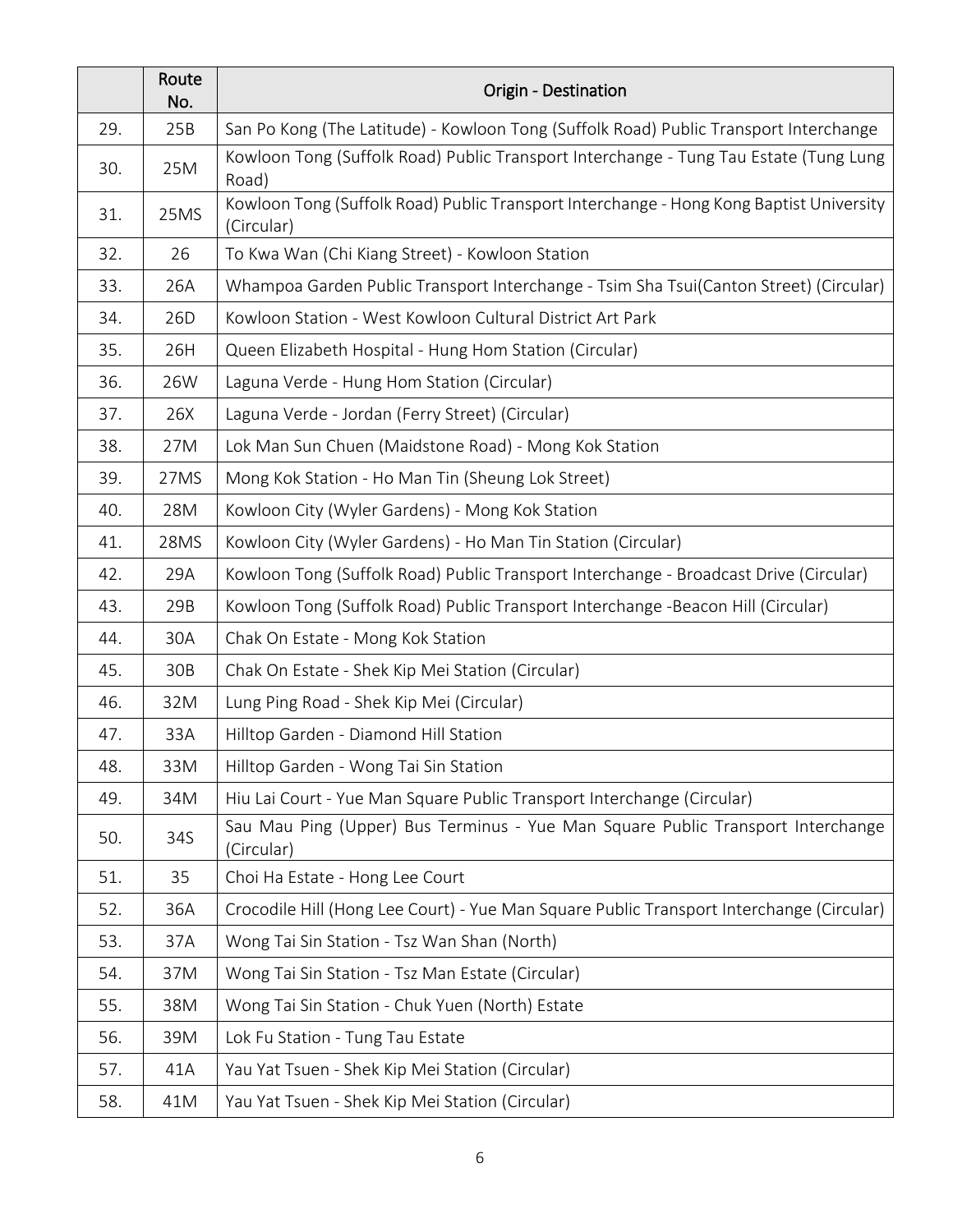|     | Route<br>No. | Origin - Destination                                                                                       |
|-----|--------------|------------------------------------------------------------------------------------------------------------|
| 59. | 42           | Cheung Sha Wan (Yu Chau West Street) - Chak On Estate                                                      |
| 60. | 43M          | Tai Kok Tsui (Cherry Street) - Yau Ma Tei Station (Circular)                                               |
| 61. | 44           | Cheung Sha Wan - Hoi Ying Estate                                                                           |
| 62. | 44A          | Cheung Sha Wan Plaza - Hoi Lai Estate                                                                      |
| 63. | 44M          | Stonecutters Island - Cheung Sha Wan (Cheung Shun Street) (Circular)                                       |
| 64. | 44S          | Hoi Lai Estate - Castle Peak Road (Circular)                                                               |
| 65. | 54           | Shun Tin Estate - Lok Fu                                                                                   |
| 66. | 54M          | Shun Tin Estate - Ping Shek (Circular)                                                                     |
| 67. | 54S          | Shun Lee Disciplined Services Quarters - Wong Tai Sin (Shatin Pass Road) (Circular)                        |
| 68. | 56           | Richland Gardens - Shung Yan Street                                                                        |
| 69. | 57M          | Jordan Station (Nanking Street) - Queen Elizabeth Hospital                                                 |
| 70. | 59           | Tsui Ping Estate South - Hip Wo Street (Circular)                                                          |
| 71. | 59M          | Tsui Ping Estate South - Fuk Tong Road (Circular)                                                          |
| 72. | 60           | Lam Tin - Shun Lee Estate (Circular)                                                                       |
| 73. | 62S          | Lam Tin (Kwong Tin Estate) - Tsim Sha Tsui                                                                 |
| 74. | 63           | Lam Tin (Kwong Tin Estate) - Yue Man Square Public Transport Interchange (Circular)                        |
| 75. | 72           | Grand View Garden - Festival Walk Public Transport Terminus                                                |
| 76. | 74           | Kowloon Station - Mong Kok (Luen Wan Street) (Circular)                                                    |
| 77. | 74D          | Kowloon Station - West Kowloon Cultural District Art Park                                                  |
| 78. | 74S          | Kowloon Station - Ho Man Tin Hill Road (Circular)                                                          |
| 79. | 75           | Sham Shui Po (Fu Cheong Estate) - Cheung Sha Wan (Castle Peak Road) (Circular)                             |
| 80. | 75A          | Sham Shui Po (Fu Cheong Estate) - Kweilin Street (Circular)                                                |
| 81. | 75B          | Cheung Sha Wan (Fat Tseung Street) - Sham Shui Po (Kweilin Street) (Circular)                              |
| 82. | 77M          | Kowloon Station - Tsim Sha Tsui East (Circular)                                                            |
| 83. | 78           | Tai Kok Tsui (Island Harbourview) Public Transport Interchange - Tsim Sha Tsui (Peking<br>Road) (Circular) |
| 84. | 78A          | Tai Kok Tsui (Island Harbourview) Public Transport Interchange - Tsim Sha Tsui (Peking<br>Road)            |
| 85. | 79K          | Mong Kok (Park Avenue) - Mong Kok East Station (Circular)                                                  |
| 86. | 79M          | King Tung Street - Wong Tai Sin Station                                                                    |
| 87. | 79S          | King Tung Street - Lung Cheung Road (Diamond Hill Station) (Circular)                                      |
| 88. | 80M          | Parc Palais - Jordan Station (Circular)                                                                    |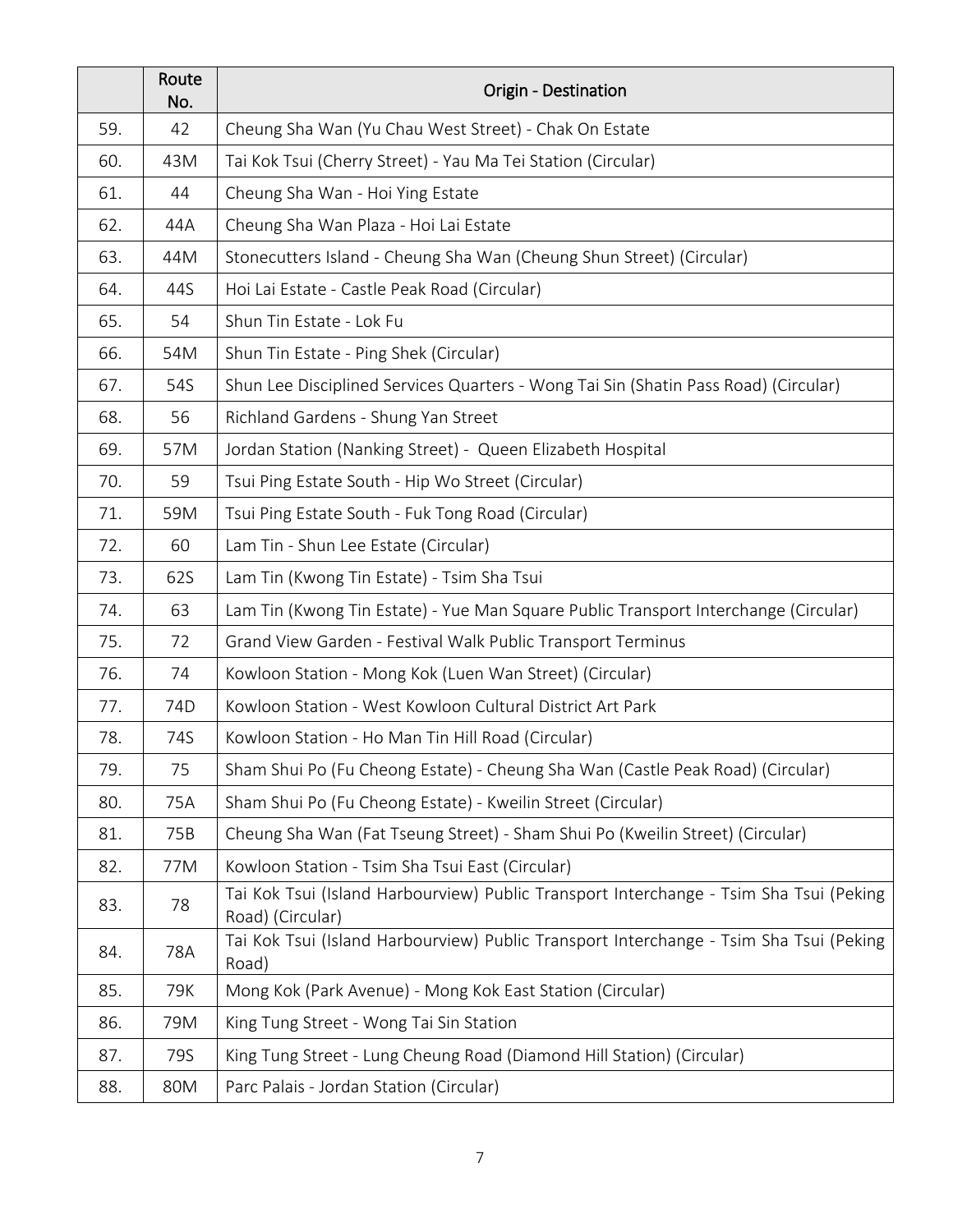|     | Route<br>No. | <b>Origin - Destination</b>                                  |
|-----|--------------|--------------------------------------------------------------|
| 89. | 81K          | Sham Shui Po (Hoi Lai Estate) - Mei Foo Station (Circular)   |
| 90. | 82           | Choi Hing Court - Kai Tak                                    |
| 91. | 86           | Cruise Terminal - Kowloon Bay (Telford Gardens) (Circular)   |
| 92. | 88           | Kai Tak (Kai Ching Estate) - Wong Tai Sin Station (Circular) |
| 93. | 88S          | Kai Tak (Kai Ching Estate) - Muk Tai Street (Circular)       |
| 94. | 89A          | On Tai Estate - Ngau Tau Kok Bus Terminus                    |
| 95. | 89B          | On Tai Estate - Kowloon Bay (Zero Carbon Building)           |
| 96. | 89C          | On Tat Estate - Ngau Tau Kok Bus Terminus                    |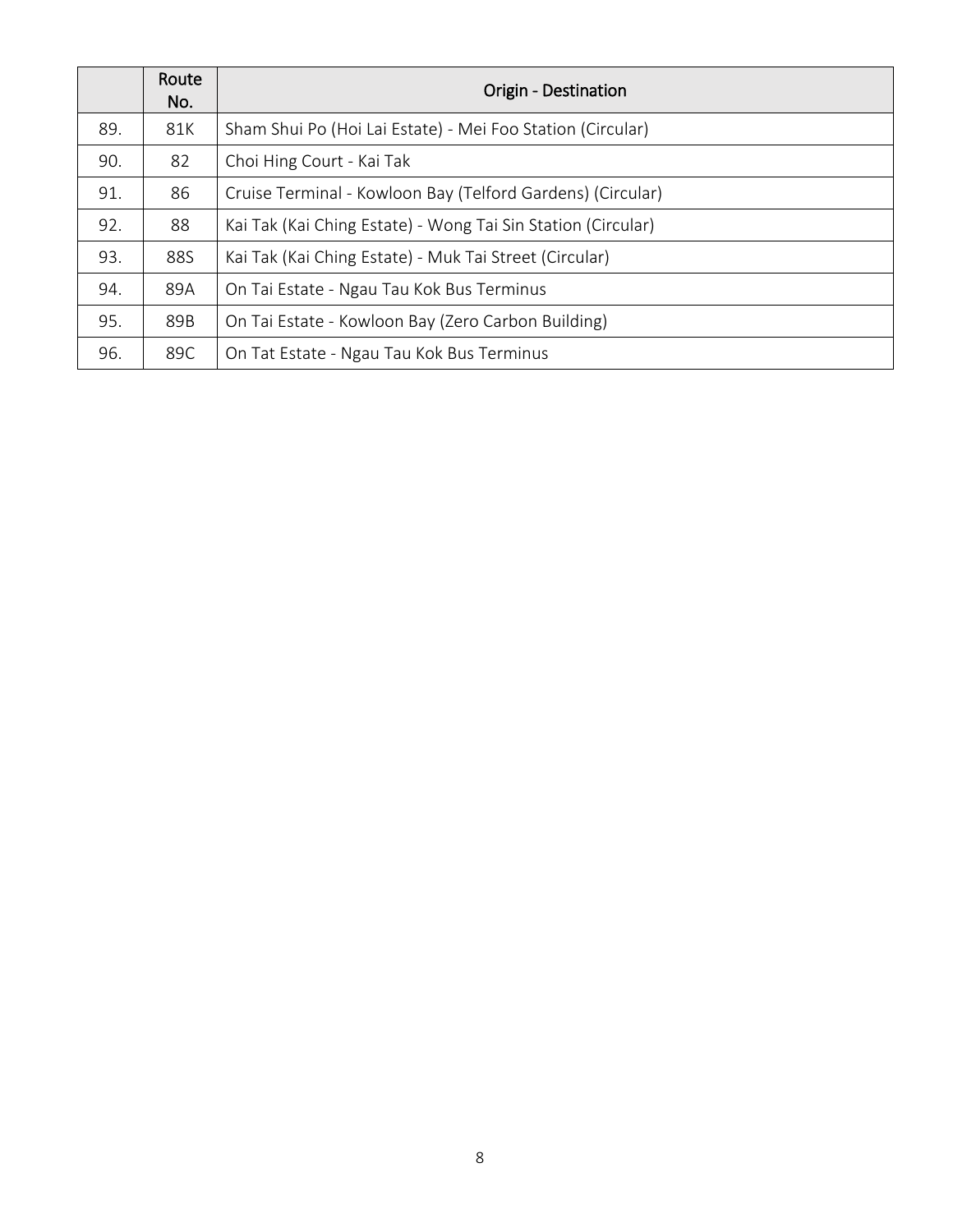## New Territories

|     | Route<br>No.   | Origin - Destination                                                                                              |
|-----|----------------|-------------------------------------------------------------------------------------------------------------------|
| 1.  | $\mathbf{1}$   | Sai Kung - Kowloon Bay (Telford Gardens)                                                                          |
| 2.  | 1A             | Sai Kung - Choi Hung (San Po Kong)                                                                                |
| 3.  | 1 <sup>S</sup> | Sai Kung - Choi Hung (San Po Kong)                                                                                |
| 4.  | $\overline{2}$ | Sai Kung - Ho Chung                                                                                               |
| 5.  | $\overline{7}$ | Sai Kung - Hoi Ha                                                                                                 |
| 6.  | 9              | Lady Maclehose Holiday Village - Sai Kung                                                                         |
| 7.  | 9A             | Pak Tam Chung - The East Dam, High Island Reservoir                                                               |
| 8.  | 11             | Hang Hau Village - Choi Hung Station (Lung Cheung Road)                                                           |
| 9.  | 11A            | Hang Hau Village - Hang Hau Station Public Transport Interchange                                                  |
| 10. | 11B            | Choi Hung Station (Lung Cheung Road) - Hong Kong University of Science and Technology<br>(North Station)          |
| 11. | 11M            | Hang Hau Station Public Transport Interchange - Hong Kong University of Science and<br>Technology (North Station) |
| 12. | <b>11S</b>     | Po Lam - Choi Hung Station (Lung Cheung Road)                                                                     |
| 13. | 12             | Sai Kung - Po Lam                                                                                                 |
| 14. | 15             | Hang Hau - Hong Sing                                                                                              |
| 15. | 15A            | Hang Hau (North) - Verbena Heights                                                                                |
| 16. | 15M            | Po Lam Station - Hong Sing                                                                                        |
| 17. | 16             | Po Lam - Po Toi O                                                                                                 |
| 18. | 17             | Tsui Lam - Lam Tin Station                                                                                        |
| 19. | 17A            | Po Lam Station - Po Hong Road                                                                                     |
| 20. | 17M            | Po Lam Station - Tsui Lam                                                                                         |
| 21. | <b>19S</b>     | Hang Hau (North) - Causeway Bay (Circular)                                                                        |
| 22. | 20A            | Tai Po Market Station - Tai Po Nethersole Hospital (Circular)                                                     |
| 23. | 20B            | Tai Po Market Station - Tung Tsz                                                                                  |
| 24. | 20C            | Tai Po Market Station - Tai Mei Tuk                                                                               |
| 25. | 20E            | Tai Po Market Station - Shan Liu (Circular)                                                                       |
| 26. | 20K            | Tai Po Market Station - Sam Mun Tsai                                                                              |
| 27. | 20M            | Fung Yuen - Tai Po Central (Circular)                                                                             |
| 28. | 20P            | Fung Yuen - Tai Po Market Station (Circular)                                                                      |
| 29. | 20R            | Tai Po Market Station - Wu Kau Tang                                                                               |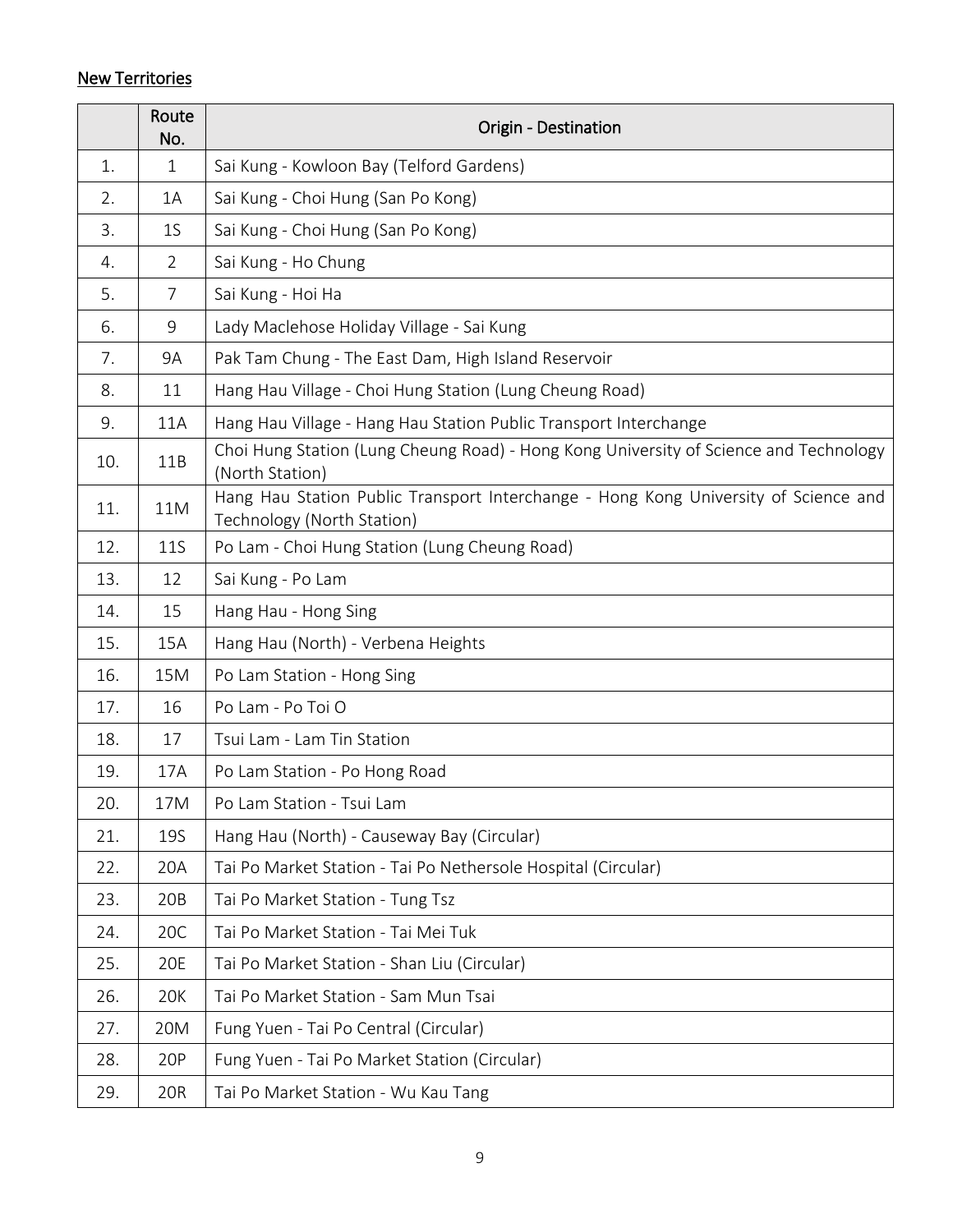|     | Route<br>No. | Origin - Destination                                                              |
|-----|--------------|-----------------------------------------------------------------------------------|
| 30. | 20S          | Ma Wo - Tai Po Market (Circular)                                                  |
| 31. | 20T          | Tai Po Market Station - Tsz Shan Monastery                                        |
| 32. | 20X          | Tai Po Market Station - Tai Po Nethersole Hospital                                |
| 33. | 21A          | Tai Po Tau - Tai Po Market                                                        |
| 34. | 21K          | Tai Po Tau - Wai Tau (Circular)                                                   |
| 35. | 22K          | Tai Po Market Station - Kam Shan                                                  |
| 36. | 23K          | Tai Po Market - San Uk Ka (Circular)                                              |
| 37. | 23S          | Tai Po Market - Ta Tit Yan                                                        |
| 38. | 25A          | Tai Po Market - Nam Wa Po (Circular)                                              |
| 39. | 25B          | Tai Po Market - Kau Lung Hang / Yuen Leng (Circular)                              |
| 40. | 25K          | Tai Po Market - Lam Tsuen (Pak Ngau Shek)                                         |
| 41. | 26           | The Education University of Hong Kong - Bayshore Towers, Ma On Shan               |
| 42. | 26A          | The Education University of Hong Kong - Tai Po Market (Kwong Fuk Road) (Circular) |
| 43. | 28K          | Tai Po Market Station - Sha Tin (Pak Hok Ting Street)                             |
| 44. | 28S          | Pak Shek Kok (Providence Bay) - Sha Tin (Pak Hok Ting Street) (Circular)          |
| 45. | 29           | Ma Liu Shui Ferry Pier - Wan Tau Tong                                             |
| 46. | 31           | Yuen Long (Hong King Street) - Tong Yan San Tsuen (Circular)                      |
| 47. | 31A          | Tong Yan San Tsuen - Yuen Long Plaza (Circular)                                   |
| 48. | 32           | Yuen Long Station (North) Public Transport Interchange - Tan Kwei Tsuen           |
| 49. | 33           | Yuen Long (Tai Fung Street) - Ha Pak Nai                                          |
| 50. | 34           | Yuen Long (Tai Fung Street) - Lau Fau Shan                                        |
| 51. | 34A          | Lau Fau Shan - Ha Tsuen                                                           |
| 52. | 35           | Yuen Long (Tai Fung Street) - Sha Kiu (Tsim Bei Tsui)                             |
| 53. | 40           | Siu Hang Tsuen - Tuen Mun Town Centre (Circular)                                  |
| 54. | 41           | Tuen Mun (Tuen Fat Road) - Lung Mun Oasis                                         |
| 55. | 42           | Tsing Chuen Wai - Tuen Mun Town Centre (Circular)                                 |
| 56. | 43           | Tuen Mun Town Centre (Ho Pong Street) - So Kwun Wat (Nim Wan) (Circular)          |
| 57. | 43A          | Tuen Mun Town Centre (Ho Pong Street) - Tsing Yung Street                         |
| 58. | 43B          | Tuen Mun Town Centre (Ho Pong Street) - Tai Lam Chung (Circular)                  |
| 59. | 43C          | Tuen Mun Town Centre (Ho Pong Street) - Siu Lun Court                             |
| 60. | 43S          | Tuen Mun Town Centre (Ho Pong Street) - So Kwun Wat (Nim Wan) (Circular)          |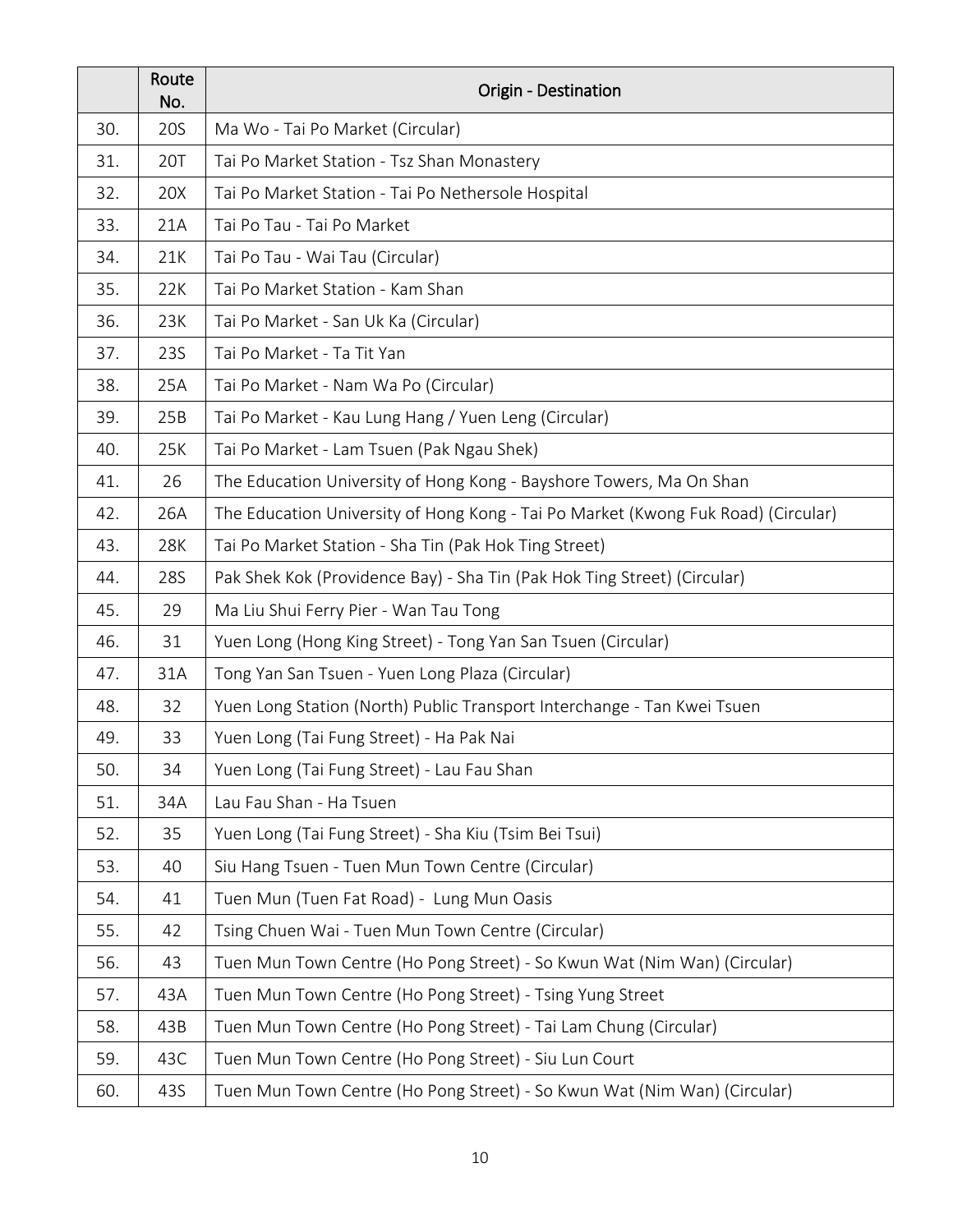|     | Route<br>No. | Origin - Destination                                                                                          |
|-----|--------------|---------------------------------------------------------------------------------------------------------------|
| 61. | 44           | Tuen Mun Ferry Pier (Public Light Bus (Scheduled Services) Terminus on Wu Shan Road) -<br>Sheung Shui Station |
| 62. | 44A          | Tuen Mun Station Public Transport Interchange - Sheung Shui Station                                           |
| 63. | 44A1         | Tuen Mun (Po Tin Estate) - Sheung Shui Station                                                                |
| 64. | 45           | Tai Hing Garden - Tuen Mun Town Centre                                                                        |
| 65. | 46           | Fu Tai Estate - Tuen Mun Town Centre (Circular)                                                               |
| 66. | 46A          | King Sau Lane - Tuen Mun Town Cemtre (Circular)                                                               |
| 67. | 46X          | Fu Tai Estate - Tuen Mun Town Centre (Circular)                                                               |
| 68. | 49S          | Tuen Mun (Siu Hong Court) - Wan Chai                                                                          |
| 69. | 50A          | Sheung Shui Station - Kwu Tung (South)                                                                        |
| 70. | 50K          | Sheung Shui Station - Hang Tau                                                                                |
| 71. | 51B          | Sheung Shui Station - Liu Pok                                                                                 |
| 72. | 51K          | Sheung Shui Station - Ho Sheung Heung                                                                         |
| 73. | 52A          | Fanling Station - Wo Mun Street PLB Terminus                                                                  |
| 74. | 52B          | Fanling Station - Hok Tau                                                                                     |
| 75. | 52K          | Fanling Station - Ping Che                                                                                    |
| 76. | 55K          | Sheung Shui Station - Sha Tau Kok (Shun Lung Street)                                                          |
| 77. | 56A          | Fanling Station - Wo Mun Street PLB Terminus                                                                  |
| 78. | 56B          | Fanling Station - Tan Chuk Hang                                                                               |
| 79. | 56C          | Fanling Station - Siu Hang Tsuen                                                                              |
| 80. | 56K          | Fanling Station - Luk Keng                                                                                    |
| 81. | 57K          | Sheung Shui Station - Tong Kung Leng                                                                          |
| 82. | 58K          | Sheung Shui Station - Ping Kong                                                                               |
| 83. | 58S          | Mong Kok Station - Sheung Shui Station                                                                        |
| 84. | 59K          | Sheung Shui Station - Lin Ma Hang                                                                             |
| 85. | 60K          | Sha Tin Station - Fo Tan Cottage Area                                                                         |
| 86. | 60P          | Sha Tin Station - Fo Tan Chun Yeung Estate Public Transport Lay-bys                                           |
| 87. | 60R          | Sha Tin Station - Sha Tin Racecourse (Penfold Park)                                                           |
| 88. | 61M          | Worldwide Garden - Kowloon Tong (Suffolk Road) Public Transport Interchange                                   |
| 89. | 61S          | Lek Yuen/Wo Che - Mong Kok Station                                                                            |
| 90. | 62K          | Shat Tin Station - Shatin Lodge                                                                               |
| 91. | 63A          | Mei Chung Court - Tai Wai Station (Tsuen Nam Road) (Circular)                                                 |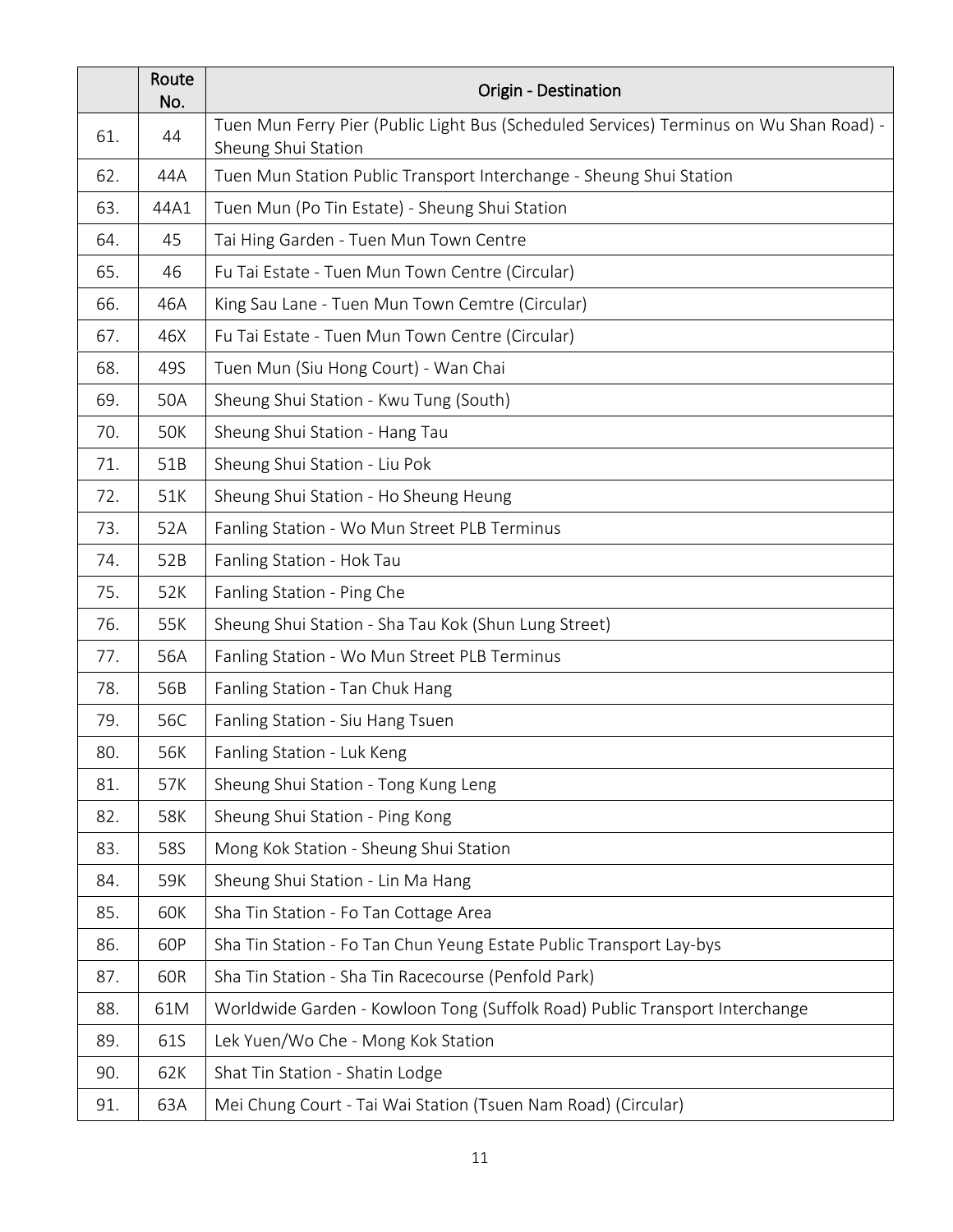|      | Route<br>No. | Origin - Destination                                                                                       |
|------|--------------|------------------------------------------------------------------------------------------------------------|
| 92.  | 63B          | Granville Garden - Tai Wai Station (Tsuen Nam Road) (Circular)                                             |
| 93.  | 63K          | Mei Tin Estate Public Transport Interchange - Tai Wai Station (Tsuen Nam Road) (Circular)                  |
| 94.  | 63S          | Mei Tin Estate Public Transport Interchange - Mong Kok (Circular) (All-night Service)                      |
| 95.  | 64A          | Tai Wai Station (Tsuen Nam Road) - Pui Kiu College (Circular)                                              |
| 96.  | 64K          | Fu Shan - Tai Wai Station (Tsuen Nam Road) (Circular)                                                      |
| 97.  | 78           | Lok Ma Chau (San Tin) Public Transport Interchange - Pat Heung Road (near Tai Lam Bus-<br>Bus Interchange) |
| 98.  | 78A          | Pat Heung Road (near Tai Lam Bus-Bus Interchange) - Kam Sheung Road Station                                |
| 99.  | 81           | Tsuen Wan (Shiu Wo Street) - Lo Wai                                                                        |
| 100. | 81M          | Tsuen Wan (Shiu Wo Street) - Shek Wai Kok Estate                                                           |
| 101. | 82           | Tsuen Wan (Shiu Wo Street) - Shing Mun Reservoir                                                           |
| 102. | 82M          | Tsuen Wan (Shiu Wo Street) - Cheung Shan Estate                                                            |
| 103. | 84           | Tsuen Wan (Chugn On Street) - Allway Gardens                                                               |
| 104. | 87           | Tsuen Wan (Ham Tin Street) - Kwai Shing (Shing Fong Street)                                                |
| 105. | 87A          | Container Port Road Public Transport Interchange - Ngong Wan Road                                          |
| 106. | 87K          | Hoi Kwai Road Public Transport Interchange - Kwai Fong Station                                             |
| 107. | 87M          | Kwai Fong Station - Container Port Road Public Transport Interchange                                       |
| 108. | 88           | Tsing Yi Estate - Kwai Fong Station                                                                        |
| 109. | 88B          | Greenfield Garden - Kwai Fong Station                                                                      |
| 110. | 88D          | Tivoli Garden - Kwai Fong Station                                                                          |
| 111. | 90A          | Mei Foo - Kwai Chung Hospital                                                                              |
| 112. | 90P          | Mei Foo - Princess Margaret Hospital                                                                       |
| 113. | 91           | Lai Kong Street - Tsuen Wan (Ham Tin Street)                                                               |
| 114. | 91A          | Lai Kong Street - Kwai Fong Station (Hing Ning Road)                                                       |
| 115. | 94           | Shek Wai Kok - Kwai Shing                                                                                  |
| 116. | 94A          | Lei Muk Shue Estate Public Transport Interchange - Kwai Shing                                              |
| 117. | 94S          | Hoi Kwai Road Public Transport Interchange - Shing Mun Reservoir                                           |
| 118. | 97A          | Wonderland Villas - Cheung Sha Wan (Cheung Fat Street)                                                     |
| 119. | 101M         | Hang Hau Station - Sai Kung                                                                                |
| 120. | 102          | Hang Hau Station - San Po Kong                                                                             |
| 121. | 102B         | Yuk Ming Court - Choi Hung Estate (Circular)                                                               |
| 122. | 102S         | Hang Hau Station - San Po Kong                                                                             |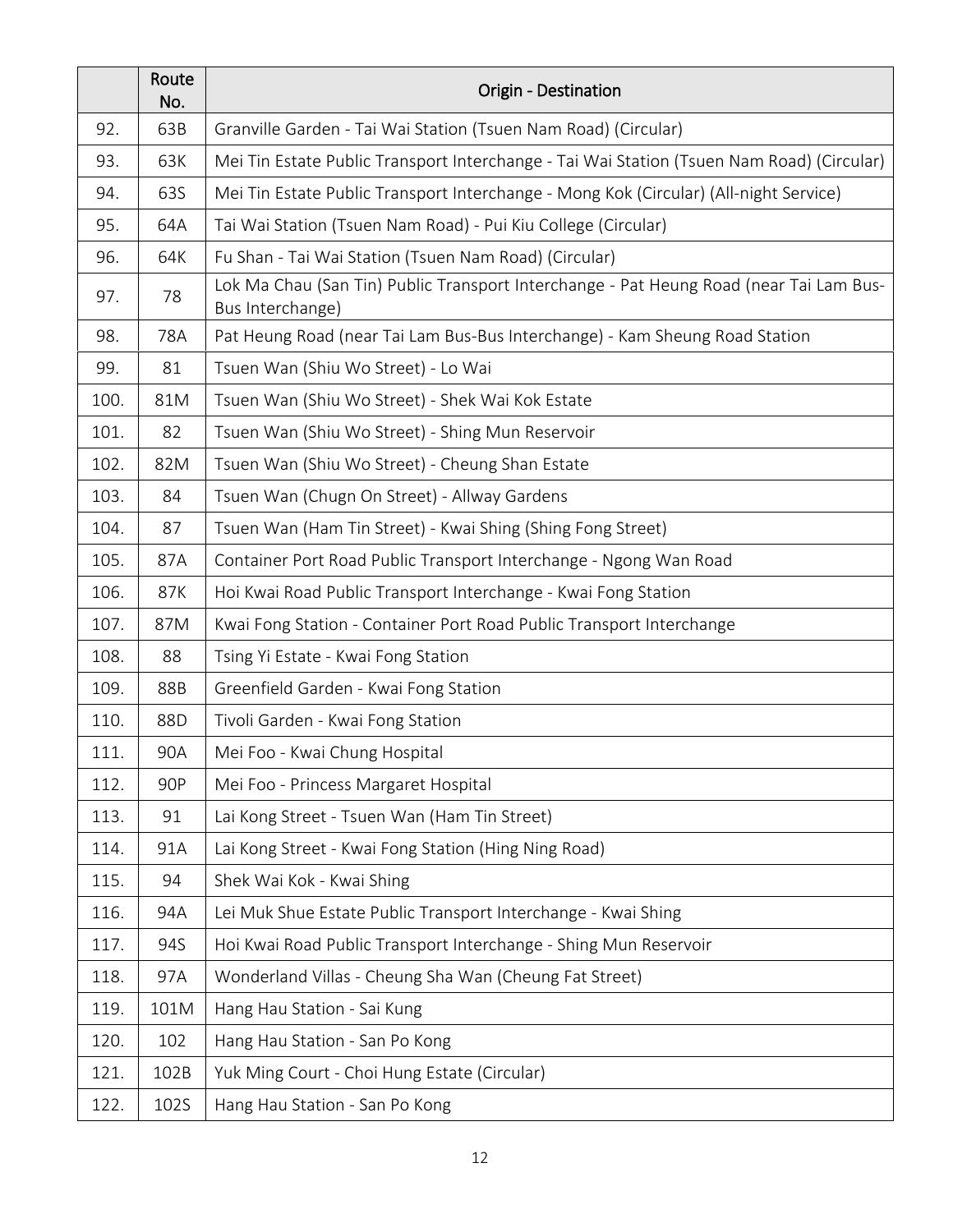|      | Route<br>No. | Origin - Destination                                                               |
|------|--------------|------------------------------------------------------------------------------------|
| 123. | 105          | To Kwa Wan - Hong Sing Garden                                                      |
| 124. | 105S         | To Kwa Wan - Hong Sing Garden                                                      |
| 125. | 106          | Po Lam - Kowloon Bay                                                               |
| 126. | 107          | Haven of Hope Hospital - Po Lam Public Transport Interchange                       |
| 127. | 108A         | Choi Ming Public Transport Interchange - Hang Hau (North)                          |
| 128. | 109M         | Oscar By The Sea - Hang Hau Station                                                |
| 129. | 111          | Po Lam - San Po Kong                                                               |
| 130. | 114A         | Tseung Kwan O Station Public Transport Interchange - Ocean Wings (Circular)        |
| 131. | 114B         | Tiu Keng Leng Station Public Transport Interchange - Alto Residences (Circular)    |
| 132. | 115          | Po Lam - Chun Cheong Street                                                        |
| 133. | 140M         | Tuen Mun (Hanford Garden) - Tsing Yi Station                                       |
| 134. | 301          | Clague Garden Estate - Tsuen Wan Station (Circular)                                |
| 135. | 301M         | Tsuen Wan West Station Public Transport Interchange - Tsuen Wan Station (Circular) |
| 136. | 302          | Hong Kong Garden - Kwai Fong (Circular)                                            |
| 137. | 308A         | Bellagio - Tsing Yi Station                                                        |
| 138. | 308M         | Tsuen Wan (Sea Crest Villa) - Tsing Yi Station (Circular)                          |
| 139. | 310M         | Tsing Yi Station - Tsuen Wan (Riviera Gardens)                                     |
| 140. | 312          | Lei Muk Shue Estate Public Transport Interchange - Tsing Yi Station                |
| 141. | 313          | Tsuen Wan (Tso Kung Street) - Princess Margaret Hospital                           |
| 142. | 401          | Tsing Yi Ferry Pier - Shek Yam                                                     |
| 143. | 402S         | Cheung Hang - Tsuen Wan (Chung On Street)                                          |
| 144. | 403          | Shek Lei (Lei Pui Street) - Sha Tin Wai (Circular)                                 |
| 145. | 403A         | On Yam (On Chuk Street) - Sha Tin (Tam Kon Po Street) (Circular)                   |
| 146. | 403P         | Shek Lei (Lei Pui Street) - Sha Tin (Tam Kon Po Street) (Circular)                 |
| 147. | 403X         | Tai Wai Station Public Transport Interchange - Northeast Kwai Chung (Circular)     |
| 148. | 404M         | Kwai Fong Station - Riviera Gardens (Circular)                                     |
| 149. | 405          | Cheung Hang - Lai King South (Circular)                                            |
| 150. | 410          | Princess Margaret Hospital - Northeast Kwai Chung                                  |
| 151. | 411          | Kwai Chung (Lai Kong Street) - Sham Shui Po (Un Chau Street) (Circular)            |
| 152. | 413          | Tsing Yi Public Pier - Princess Margaret Hospital                                  |
| 153. | 481          | Tsuen Wan Market Street - Fo Tan (Shan Mei Street)                                 |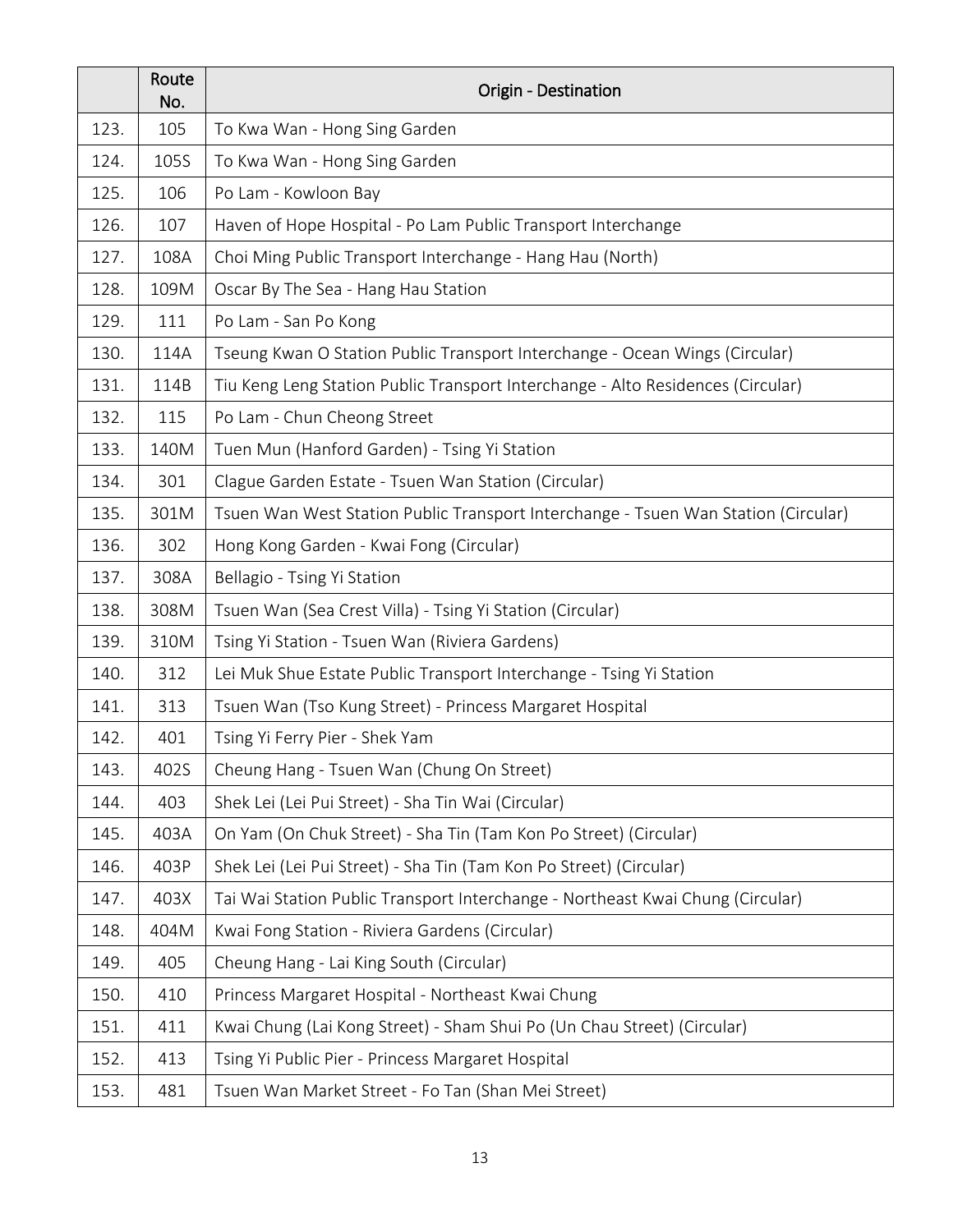|      | Route<br>No. | Origin - Destination                                                                            |
|------|--------------|-------------------------------------------------------------------------------------------------|
| 154. | 481A         | Tsuen Wan Market Street- Sha Tin Central (Tam Kong Po Street)                                   |
| 155. | 481B         | Tsuen Wan Market Street - Tai Wai (Tung Lo Wan Hill Road)                                       |
| 156. | 481X         | Tsuen Wan Market Street - Fo Tan (Chun Yueng Eatate)                                            |
| 157. | 482          | Tsuen Wan Market Street - Sha Tin Central (Tam Kong Po Street)                                  |
| 158. | 501A         | Yung Shing Court - Luen Wo Hui (Circular)                                                       |
| 159. | 501C         | Yung Shing Court - Luen Wo Hui (Circular)                                                       |
| 160. | 501K         | Yan Shing Court - Luen Wo Hui (Circular)                                                        |
| 161. | 501S         | Sheung Shui Station - Yue Man Square                                                            |
| 162. | 502          | Tai Po Nethersole Hospital - Ching Ho Estate                                                    |
| 163. | 503          | Queen's Hill Estate - North District Hospital                                                   |
| 164. | 504          | Wa Shan Tsuen - Sheung Shui                                                                     |
| 165. | 608          | Wang Toi Shan (Pat Heung) - Yuen Long (Fung Cheung Road) (Circular)                             |
| 166. | 609          | Yuen Long Stadium - Pok Oi Hospital (Circular)                                                  |
| 167. | 609B         | Long Shin Estate - Yuen Long Station (Circular)                                                 |
| 168. | 609S         | Yuen Long Stadium - Pok Oi Hospital (Circular)                                                  |
| 169. | 610S         | Tin Shui Wai (Tin Shui Estate) - Tsim Sha Tsui (Haiphong Road)                                  |
| 170. | 621          | Hung Shui Kiu (Hung Yuen Road) - Tin Shui Wai (Tin Tan Street)                                  |
| 171. | 622          | Hung Shui Kiu (Hung Yuen Road) - Long Ping Station                                              |
| 172. | 623          | Yuen Long (Fung Cheung Road) - Kong Tau Tsuen                                                   |
| 173. | 803          | Hin Keng - Lee On                                                                               |
| 174. | 803K         | Hin Keng - Tai Wai Station Public Transport Interchange                                         |
| 175. | 804          | Kwong Yuen - Hin Keng                                                                           |
| 176. | 805S         | Kam Ying Court - Mong Kok                                                                       |
| 177. | 806A         | Wong Nai Tau - Wan Tau Tong                                                                     |
| 178. | 806B         | Shek Mun - Wan Tau Tong                                                                         |
| 179. | 806C         | Hong Kong Science Park - Wan Tau Tong                                                           |
| 180. | 807A         | University Station - Ma On Shan Station (Bayshore Towers, Sai Sha Road)                         |
| 181. | 807B         | Ma On Shan Station (Bayshore Towers Public Transport Interchange) - Wong Chuk Wan<br>(Circular) |
| 182. | 807C         | University Station - Ma On Shan Station (Bayshore Towers Public Transport Interchange)          |
| 183. | 807K         | University Station - Tseng Tau                                                                  |
| 184. | 807S         | University Station - Tseng Tau                                                                  |